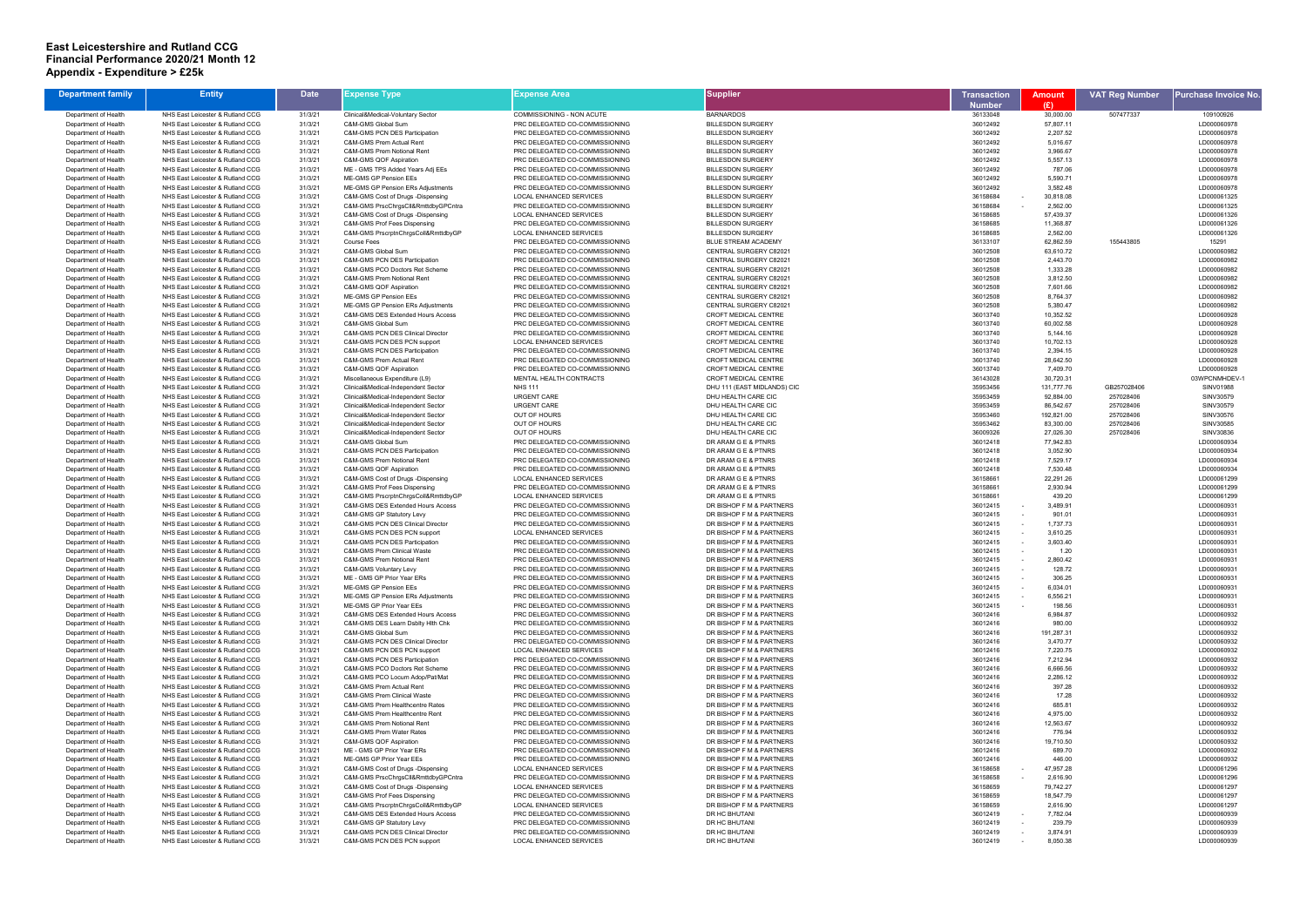| Department or Healt  | NITO EASL LUICUSTUI & RUITAITU CCC | <b>J</b> 1/J/Z 1 | <b>CONFOND PUN DES Participation</b>     | <b>PRO DELEGATED CO-COMMISSIONING</b>     | <b>UR AV DAVIAN</b>                                      | <b>30012419</b>    |            | <b>LDOOOOOOA</b> |
|----------------------|------------------------------------|------------------|------------------------------------------|-------------------------------------------|----------------------------------------------------------|--------------------|------------|------------------|
| Department of Health | NHS East Leicester & Rutland CCG   | 31/3/21          | C&M-GMS Voluntary Levy                   | PRC DELEGATED CO-COMMISSIONING            | DR HC BHUTANI                                            | 36012419<br>$\sim$ | 34.26      | LD000060939      |
| Department of Health | NHS East Leicester & Rutland CCG   | 31/3/21          | ME-GMS GP Pension EEs                    | PRC DELEGATED CO-COMMISSIONING            | DR HC BHUTANI                                            | 36012419           | 3,156.75   | LD000060939      |
| Department of Health | NHS East Leicester & Rutland CCG   | 31/3/21          | ME-GMS GP Pension ERs Adjustments        | PRC DELEGATED CO-COMMISSIONING            | DR HC BHUTANI                                            | 36012419           | 3,463.18   | LD000060939      |
| Department of Health | NHS East Leicester & Rutland CCG   |                  | C&M-GMS DES Extended Hours Access        |                                           | DR HC BHUTANI                                            |                    | 15,564.08  | LD000060940      |
|                      |                                    | 31/3/21          |                                          | PRC DELEGATED CO-COMMISSIONING            |                                                          | 36012420           |            |                  |
| Department of Health | NHS East Leicester & Rutland CCG   | 31/3/21          | C&M-GMS Global Sum                       | PRC DELEGATED CO-COMMISSIONING            | DR HC BHUTANI                                            | 36012420           | 43,553.31  | LD000060940      |
| Department of Health | NHS East Leicester & Rutland CCG   | 31/3/21          | C&M-GMS PCN DES Clinical Director        | PRC DELEGATED CO-COMMISSIONING            | DR HC BHUTANI                                            | 36012420           | 7,749.82   | LD000060940      |
| Department of Health | NHS East Leicester & Rutland CCG   | 31/3/21          | C&M-GMS PCN DES PCN support              | <b>LOCAL ENHANCED SERVICES</b>            | DR HC BHUTANI                                            | 36012420           | 16,100.76  | LD000060940      |
| Department of Health | NHS East Leicester & Rutland CCG   | 31/3/21          | C&M-GMS PCN DES Participation            | PRC DELEGATED CO-COMMISSIONING            | DR HC BHUTANI                                            | 36012420           | 843.57     | LD000060940      |
| Department of Health | NHS East Leicester & Rutland CCG   | 31/3/21          | C&M-GMS Prem Actual Rent                 | PRC DELEGATED CO-COMMISSIONING            | DR HC BHUTANI                                            | 36012420           | 83.33      | LD000060940      |
| Department of Health | NHS East Leicester & Rutland CCG   | 31/3/21          | C&M-GMS Prem Clinical Waste              | PRC DELEGATED CO-COMMISSIONING            | DR HC BHUTANI                                            | 36012420           | 1,675.95   | LD000060940      |
| Department of Health | NHS East Leicester & Rutland CCG   | 31/3/21          | C&M-GMS Prem Water Rates                 | PRC DELEGATED CO-COMMISSIONING            | DR HC BHUTANI                                            | 36012420           | 314.31     | LD000060940      |
| Department of Health | NHS East Leicester & Rutland CCG   | 31/3/21          | C&M-GMS QOF Aspiration                   | PRC DELEGATED CO-COMMISSIONING            | DR HC BHUTANI                                            | 36012420           | 4,226.13   | LD000060940      |
| Department of Health | NHS East Leicester & Rutland CCG   |                  |                                          | MENTAL HEALTH CONTRACTS                   |                                                          |                    |            | 03WPCNMHDE       |
|                      |                                    | 31/3/21          | Miscellaneous Expenditure (L9)           |                                           | DR HC BHUTANI                                            | 36143042           | 41,322.56  |                  |
| Department of Health | NHS East Leicester & Rutland CCG   | 31/3/21          | C&M-GMS Global Sum                       | PRC DELEGATED CO-COMMISSIONING            | DR HOLLINGTON A & PTNS                                   | 36012422           | 70,174.18  | LD000060942      |
| Department of Health | NHS East Leicester & Rutland CCG   | 31/3/21          | <b>C&amp;M-GMS PCN DES Participation</b> | PRC DELEGATED CO-COMMISSIONING            | DR HOLLINGTON A & PTNS                                   | 36012422           | 1,376.34   | LD000060942      |
| Department of Health | NHS East Leicester & Rutland CCG   | 31/3/21          | C&M-GMS Prem Notional Rent               | PRC DELEGATED CO-COMMISSIONING            | DR HOLLINGTON A & PTNS                                   | 36012422           | 3,708.33   | LD000060942      |
| Department of Health | NHS East Leicester & Rutland CCG   | 31/3/21          | C&M-GMS QOF Aspiration                   | PRC DELEGATED CO-COMMISSIONING            | DR HOLLINGTON A & PTNS                                   | 36012422           | 7,357.83   | LD000060942      |
| Department of Health | NHS East Leicester & Rutland CCG   | 31/3/21          | C&M-GMS DES Extended Hours Access        | PRC DELEGATED CO-COMMISSIONING            | DR HUSAIN S Z & PTN                                      | 36012424           | 11,948.74  | LD000060944      |
| Department of Health | NHS East Leicester & Rutland CCG   | 31/3/21          | C&M-GMS Global Sum                       | PRC DELEGATED CO-COMMISSIONING            | DR HUSAIN S Z & PTN                                      | 36012424           | 32,217.36  | LD000060944      |
| Department of Health | NHS East Leicester & Rutland CCG   | 31/3/21          | C&M-GMS PCN DES Clinical Director        | PRC DELEGATED CO-COMMISSIONING            | DR HUSAIN S Z & PTN                                      | 36012424           | 5,937.32   | LD000060944      |
|                      |                                    |                  |                                          |                                           |                                                          |                    |            |                  |
| Department of Health | NHS East Leicester & Rutland CCG   | 31/3/21          | C&M-GMS PCN DES PCN support              | <b>LOCAL ENHANCED SERVICES</b>            | DR HUSAIN S Z & PTN                                      | 36012424           | 12,352.26  | LD000060944      |
| Department of Health | NHS East Leicester & Rutland CCG   | 31/3/21          | <b>C&amp;M-GMS PCN DES Participation</b> | PRC DELEGATED CO-COMMISSIONING            | DR HUSAIN S Z & PTN                                      | 36012424           | 1,254.97   | LD000060944      |
| Department of Health | NHS East Leicester & Rutland CCG   | 31/3/21          | C&M-GMS PCO Locum Sickness               | PRC DELEGATED CO-COMMISSIONING            | DR HUSAIN S Z & PTN                                      | 36012424           | 10,548.04  | LD000060944      |
| Department of Health | NHS East Leicester & Rutland CCG   | 31/3/21          | C&M-GMS Prem Notional Rent               | PRC DELEGATED CO-COMMISSIONING            | DR HUSAIN S Z & PTN                                      | 36012424           | 2,408.33   | LD000060944      |
| Department of Health | NHS East Leicester & Rutland CCG   | 31/3/21          | C&M-GMS QOF Aspiration                   | PRC DELEGATED CO-COMMISSIONING            | DR HUSAIN S Z & PTN                                      | 36012424           | 3,494.02   | LD000060944      |
| Department of Health | NHS East Leicester & Rutland CCG   | 31/3/21          | Clinical&Medical-Clinical Other          | CLINICAL ASSESSMENT AND TREATMENT CENTRES | DR HUSAIN S Z & PTN                                      | 36142624           | 78,000.00  | 03WPCNDIABET     |
| Department of Health | NHS East Leicester & Rutland CCG   | 31/3/21          | Miscellaneous Expenditure (L9)           | MENTAL HEALTH CONTRACTS                   | DR HUSAIN S Z & PTN                                      | 36143047           | 34,110.73  | 03WPCNMHDE       |
| Department of Health | NHS East Leicester & Rutland CCG   | 31/3/21          | C&M-GMS DES Learn Dsblty Hith Chk        | PRC DELEGATED CO-COMMISSIONING            | DR JK INMAN & PARTNERS                                   | 36012429           | 1,260.00   | LD000060948      |
|                      | NHS East Leicester & Rutland CCG   |                  | C&M-GMS Global Sum                       | PRC DELEGATED CO-COMMISSIONING            | DR JK INMAN & PARTNERS                                   | 36012429           |            | LD000060948      |
| Department of Health |                                    | 31/3/21          |                                          |                                           |                                                          |                    | 86,962.83  |                  |
| Department of Health | NHS East Leicester & Rutland CCG   | 31/3/21          | C&M-GMS PCN DES Participation            | PRC DELEGATED CO-COMMISSIONING            | DR JK INMAN & PARTNERS                                   | 36012429           | 3,446.03   | LD000060948      |
| Department of Health | NHS East Leicester & Rutland CCG   | 31/3/21          | C&M-GMS PCO Doctors Ret Scheme           | PRC DELEGATED CO-COMMISSIONING            | DR JK INMAN & PARTNERS                                   | 36012429           | 1,333.28   | LD000060948      |
| Department of Health | NHS East Leicester & Rutland CCG   | 31/3/21          | C&M-GMS PCO Other                        | PRC DELEGATED CO-COMMISSIONING            | DR JK INMAN & PARTNERS                                   | 36012429           | 7,411.00   | LD000060948      |
| Department of Health | NHS East Leicester & Rutland CCG   | 31/3/21          | C&M-GMS Prem Actual Rent                 | PRC DELEGATED CO-COMMISSIONING            | DR JK INMAN & PARTNERS                                   | 36012429           | 43,950.00  | LD000060948      |
| Department of Health | NHS East Leicester & Rutland CCG   | 31/3/21          | C&M-GMS QOF Aspiration                   | PRC DELEGATED CO-COMMISSIONING            | DR JK INMAN & PARTNERS                                   | 36012429           | 9,747.51   | LD000060948      |
| Department of Health | NHS East Leicester & Rutland CCG   | 31/3/21          | C&M-GMS Global Sum                       | PRC DELEGATED CO-COMMISSIONING            | DR KER D A J & PARTNERS MARKET OVERTON & SOMERBY SURGERY | 36012426           | 39,559.71  | LD000060946      |
| Department of Health | NHS East Leicester & Rutland CCG   | 31/3/21          | <b>C&amp;M-GMS PCN DES Participation</b> | PRC DELEGATED CO-COMMISSIONING            | DR KER D A J & PARTNERS MARKET OVERTON & SOMERBY SURGERY | 36012426           | 1,497.66   | LD000060946      |
| Department of Health | NHS East Leicester & Rutland CCG   | 31/3/21          | C&M-GMS Prem Notional Rent               | PRC DELEGATED CO-COMMISSIONING            | DR KER D A J & PARTNERS MARKET OVERTON & SOMERBY SURGERY | 36012426           | 6,208.33   | LD000060946      |
|                      |                                    |                  |                                          |                                           |                                                          |                    |            |                  |
| Department of Health | NHS East Leicester & Rutland CCG   | 31/3/21          | C&M-GMS QOF Aspiration                   | PRC DELEGATED CO-COMMISSIONING            | DR KER D A J & PARTNERS MARKET OVERTON & SOMERBY SURGERY | 36012426           | 3,276.14   | LD000060946      |
| Department of Health | NHS East Leicester & Rutland CCG   | 31/3/21          | C&M-GMS Cost of Drugs -Dispensing        | <b>LOCAL ENHANCED SERVICES</b>            | DR KER D A J & PARTNERS MARKET OVERTON & SOMERBY SURGERY | 36158664           | 41,033.00  | LD000061304      |
| Department of Health | NHS East Leicester & Rutland CCG   | 31/3/21          | C&M-GMS PrscChrgsCll&RmttdbyGPCntra      | PRC DELEGATED CO-COMMISSIONING            | DR KER D A J & PARTNERS MARKET OVERTON & SOMERBY SURGERY | 36158664           | 420.90     | LD000061304      |
| Department of Health | NHS East Leicester & Rutland CCG   | 31/3/21          | C&M-GMS Cost of Drugs -Dispensing        | <b>LOCAL ENHANCED SERVICES</b>            | DR KER D A J & PARTNERS MARKET OVERTON & SOMERBY SURGERY | 36158665           | 73,172.48  | LD000061305      |
| Department of Health | NHS East Leicester & Rutland CCG   | 31/3/21          | C&M-GMS Prof Fees Dispensing             | PRC DELEGATED CO-COMMISSIONING            | DR KER D A J & PARTNERS MARKET OVERTON & SOMERBY SURGERY | 36158665           | 13,352.38  | LD000061305      |
| Department of Health | NHS East Leicester & Rutland CCG   | 31/3/21          | C&M-GMS PrscrptnChrgsColl&RmttdbyGP      | <b>LOCAL ENHANCED SERVICES</b>            | DR KER D A J & PARTNERS MARKET OVERTON & SOMERBY SURGERY | 36158665           | 420.90     | LD000061305      |
| Department of Health | NHS East Leicester & Rutland CCG   | 31/3/21          | C&M-GMS DES Extended Hours Access        | PRC DELEGATED CO-COMMISSIONING            | DR LAWRENCE N W & PTNRS                                  | 36012436           | 11,472.21  | LD000060952      |
| Department of Health | NHS East Leicester & Rutland CCG   | 31/3/21          | C&M-GMS Global Sum                       | PRC DELEGATED CO-COMMISSIONING            | DR LAWRENCE N W & PTNRS                                  | 36012436           | 85,868.14  | LD000060952      |
|                      | NHS East Leicester & Rutland CCG   | 31/3/21          | C&M-GMS PCN DES Clinical Director        | PRC DELEGATED CO-COMMISSIONING            | DR LAWRENCE N W & PTNRS                                  | 36012436           | 5,700.53   | LD000060952      |
| Department of Health |                                    |                  |                                          |                                           |                                                          |                    |            |                  |
| Department of Health | NHS East Leicester & Rutland CCG   | 31/3/21          | C&M-GMS PCN DES PCN support              | LOCAL ENHANCED SERVICES                   | DR LAWRENCE N W & PTNRS                                  | 36012436           | 11,859.63  | LD000060952      |
| Department of Health | NHS East Leicester & Rutland CCG   | 31/3/21          | <b>C&amp;M-GMS PCN DES Participation</b> | PRC DELEGATED CO-COMMISSIONING            | DR LAWRENCE N W & PTNRS                                  | 36012436           | 3,406.40   | LD000060952      |
| Department of Health | NHS East Leicester & Rutland CCG   | 31/3/21          | C&M-GMS Prem Actual Rent                 | PRC DELEGATED CO-COMMISSIONING            | DR LAWRENCE N W & PTNRS                                  | 36012436           | 731.25     | LD000060952      |
| Department of Health | NHS East Leicester & Rutland CCG   | 31/3/21          | C&M-GMS Prem Clinical Waste              | PRC DELEGATED CO-COMMISSIONING            | DR LAWRENCE N W & PTNRS                                  | 36012436           | 96.00      | LD000060952      |
| Department of Health | NHS East Leicester & Rutland CCG   | 31/3/21          | C&M-GMS QOF Aspiration                   | PRC DELEGATED CO-COMMISSIONING            | DR LAWRENCE N W & PTNRS                                  | 36012436           | 10,002.47  | LD000060952      |
| Department of Health | NHS East Leicester & Rutland CCG   | 31/3/21          | Miscellaneous Expenditure (L9)           | MENTAL HEALTH CONTRACTS                   | DR LAWRENCE N W & PTNRS                                  | 36143056           | 32,866.59  | 03WPCNMHDE       |
| Department of Health | NHS East Leicester & Rutland CCG   | 31/3/21          | C&M-GMS Global Sum                       | PRC DELEGATED CO-COMMISSIONING            | DR MASHARANI V                                           | 36012433           | 41,443.65  | LD000060950      |
|                      |                                    |                  |                                          |                                           |                                                          |                    |            |                  |
| Department of Health | NHS East Leicester & Rutland CCG   | 31/3/21          | C&M-GMS PCN DES Participation            | PRC DELEGATED CO-COMMISSIONING            | DR MASHARANI V                                           | 36012433           | 1,638.82   | LD000060950      |
| Department of Health | NHS East Leicester & Rutland CCG   | 31/3/21          | C&M-GMS Prem Actual Rent                 | PRC DELEGATED CO-COMMISSIONING            | DR MASHARANI V                                           | 36012433           | 23,843.93  | LD000060950      |
| Department of Health | NHS East Leicester & Rutland CCG   | 31/3/21          | C&M-GMS QOF Aspiration                   | PRC DELEGATED CO-COMMISSIONING            | DR MASHARANI V                                           | 36012433           | 4,286.94   | LD000060950      |
| Department of Health | NHS East Leicester & Rutland CCG   | 31/3/21          | <b>C&amp;M-GMS DES Violent Patients</b>  | PRC DELEGATED CO-COMMISSIONING            | DR PROWSE G D W & PTNRS                                  | 36012445           | 3,882.00   | LD000060956      |
| Department of Health | NHS East Leicester & Rutland CCG   | 31/3/21          | C&M-GMS Global Sum                       | PRC DELEGATED CO-COMMISSIONING            | DR PROWSE G D W & PTNRS                                  | 36012445           | 102,566.92 | LD000060956      |
| Department of Health | NHS East Leicester & Rutland CCG   | 31/3/21          | C&M-GMS PCN DES Participation            | PRC DELEGATED CO-COMMISSIONING            | DR PROWSE G D W & PTNRS                                  | 36012445           | 2,014.50   | LD000060956      |
| Department of Health | NHS East Leicester & Rutland CCG   | 31/3/21          | C&M-GMS Prem Notional Rent               | PRC DELEGATED CO-COMMISSIONING            | DR PROWSE G D W & PTNRS                                  | 36012445           | 7,201.41   | LD000060956      |
| Department of Health | NHS East Leicester & Rutland CCG   | 31/3/21          | C&M-GMS QOF Aspiration                   | PRC DELEGATED CO-COMMISSIONING            | DR PROWSE G D W & PTNRS                                  | 36012445           | 10,657.77  | LD000060956      |
| Department of Health | NHS East Leicester & Rutland CCG   | 31/3/21          | C&M-GMS Global Sum                       | PRC DELEGATED CO-COMMISSIONING            | DR RS HURWOOD & PARTNERS                                 | 36012441           | 91,167.55  | LD000060954      |
|                      |                                    |                  |                                          |                                           |                                                          |                    |            |                  |
| Department of Health | NHS East Leicester & Rutland CCG   | 31/3/21          | <b>C&amp;M-GMS PCN DES Participation</b> | PRC DELEGATED CO-COMMISSIONING            | DR RS HURWOOD & PARTNERS                                 | 36012441           | 3,625.98   | LD000060954      |
| Department of Health | NHS East Leicester & Rutland CCG   | 31/3/21          | C&M-GMS Prem Actual Rent                 | PRC DELEGATED CO-COMMISSIONING            | DR RS HURWOOD & PARTNERS                                 | 36012441           | 43,950.00  | LD000060954      |
| Department of Health | NHS East Leicester & Rutland CCG   | 31/3/21          | C&M-GMS QOF Aspiration                   | PRC DELEGATED CO-COMMISSIONING            | DR RS HURWOOD & PARTNERS                                 | 36012441           | 9,444.93   | LD000060954      |
| Department of Health | NHS East Leicester & Rutland CCG   | 31/3/21          | C&M-GMS Global Sum                       | PRC DELEGATED CO-COMMISSIONING            | DR S WOODING & PARTNERS                                  | 36012455           | 56,498.41  | LD000060962      |
| Department of Health | NHS East Leicester & Rutland CCG   | 31/3/21          | C&M-GMS PCN DES Participation            | PRC DELEGATED CO-COMMISSIONING            | DR S WOODING & PARTNERS                                  | 36012455           | 2,196.93   | LD000060962      |
| Department of Health | NHS East Leicester & Rutland CCG   | 31/3/21          | C&M-GMS Prem Notional Rent               | PRC DELEGATED CO-COMMISSIONING            | DR S WOODING & PARTNERS                                  | 36012455           | 3,537.22   | LD000060962      |
| Department of Health | NHS East Leicester & Rutland CCG   | 31/3/21          | C&M-GMS Prem Water Rates                 | PRC DELEGATED CO-COMMISSIONING            | DR S WOODING & PARTNERS                                  | 36012455           | 579.39     | LD000060962      |
| Department of Health | NHS East Leicester & Rutland CCG   | 31/3/21          | C&M-GMS QOF Aspiration                   | PRC DELEGATED CO-COMMISSIONING            | DR S WOODING & PARTNERS                                  | 36012455           | 4,725.08   | LD000060962      |
| Department of Health | NHS East Leicester & Rutland CCG   | 31/3/21          | C&M-GMS Cost of Drugs -Dispensing        |                                           |                                                          | 36158674           | 51,625.41  | LD000061314      |
|                      |                                    |                  |                                          | LOCAL ENHANCED SERVICES                   | DR S WOODING & PARTNERS                                  |                    |            |                  |
| Department of Health | NHS East Leicester & Rutland CCG   | 31/3/21          | C&M-GMS PrscChrgsCll&RmttdbyGPCntra      | PRC DELEGATED CO-COMMISSIONING            | DR S WOODING & PARTNERS                                  | 36158674<br>$\sim$ | 3,897.90   | LD000061314      |
| Department of Health | NHS East Leicester & Rutland CCG   | 31/3/21          | C&M-GMS Cost of Drugs -Dispensing        | <b>LOCAL ENHANCED SERVICES</b>            | DR S WOODING & PARTNERS                                  | 36158675           | 95,161.90  | LD000061315      |
| Department of Health | NHS East Leicester & Rutland CCG   | 31/3/21          | C&M-GMS Prof Fees Dispensing             | PRC DELEGATED CO-COMMISSIONING            | DR S WOODING & PARTNERS                                  | 36158675           | 20,473.38  | LD000061315      |
| Department of Health | NHS East Leicester & Rutland CCG   | 31/3/21          | C&M-GMS PrscrptnChrgsColl&RmttdbyGP      | LOCAL ENHANCED SERVICES                   | DR S WOODING & PARTNERS                                  | 36158675           | 3,897.90   | LD000061315      |
| Department of Health | NHS East Leicester & Rutland CCG   | 31/3/21          | C&M-GMS Global Sum                       | PRC DELEGATED CO-COMMISSIONING            | DR SELMES & PARTNERS                                     | 36012448           | 59,482.73  | LD000060958      |
| Department of Health | NHS East Leicester & Rutland CCG   | 31/3/21          | C&M-GMS PCN DES Participation            | PRC DELEGATED CO-COMMISSIONING            | DR SELMES & PARTNERS                                     | 36012448           | 2,169.91   | LD000060958      |
| Department of Health | NHS East Leicester & Rutland CCG   | 31/3/21          | C&M-GMS Prem Notional Rent               | PRC DELEGATED CO-COMMISSIONING            | DR SELMES & PARTNERS                                     | 36012448           | 3,975.00   | LD000060958      |
| Department of Health | NHS East Leicester & Rutland CCG   | 31/3/21          | C&M-GMS Prem Water Rates                 | PRC DELEGATED CO-COMMISSIONING            | DR SELMES & PARTNERS                                     | 36012448           | 69.89      | LD000060958      |
|                      |                                    |                  |                                          |                                           |                                                          |                    |            |                  |
| Department of Health | NHS East Leicester & Rutland CCG   | 31/3/21          | C&M-GMS QOF Aspiration                   | PRC DELEGATED CO-COMMISSIONING            | DR SELMES & PARTNERS                                     | 36012448           | 5,963.35   | LD000060958      |
| Department of Health | NHS East Leicester & Rutland CCG   | 31/3/21          | C&M-GMS Cost of Drugs -Dispensing        | <b>LOCAL ENHANCED SERVICES</b>            | DR SELMES & PARTNERS                                     | 36158671           | 59,393.40  | LD000061311      |
| Department of Health | NHS East Leicester & Rutland CCG   | 31/3/21          | C&M-GMS PrscChrgsCll&RmttdbyGPCntra      | PRC DELEGATED CO-COMMISSIONING            | DR SELMES & PARTNERS                                     | 36158671           | 3,422.10   | LD000061311      |
| Department of Health | NHS East Leicester & Rutland CCG   | 31/3/21          | C&M-GMS Cost of Drugs -Dispensing        | LOCAL ENHANCED SERVICES                   | DR SELMES & PARTNERS                                     | 36158672           | 113,577.09 | LD000061312      |
| Department of Health | NHS East Leicester & Rutland CCG   | 31/3/21          | C&M-GMS Prof Fees Dispensing             | PRC DELEGATED CO-COMMISSIONING            | DR SELMES & PARTNERS                                     | 36158672           | 21,908.19  | LD000061312      |
|                      | NHS East Leicester & Rutland CCG   |                  |                                          | <b>LOCAL ENHANCED SERVICES</b>            |                                                          | 36158672           |            |                  |
| Department of Health |                                    | 31/3/21          | C&M-GMS PrscrptnChrgsColl&RmttdbyGP      |                                           | DR SELMES & PARTNERS                                     |                    | 3,422.10   | LD000061312      |
| Department of Health | NHS East Leicester & Rutland CCG   | 31/3/21          | C&M-GMS DES Learn Dsblty Hlth Chk        | PRC DELEGATED CO-COMMISSIONING            | DR SHANKS M P & PTNRS                                    | 36012452           | 140.00     | LD000060960      |
| Department of Health | NHS East Leicester & Rutland CCG   | 31/3/21          | C&M-GMS Global Sum                       | PRC DELEGATED CO-COMMISSIONING            | DR SHANKS M P & PTNRS                                    | 36012452           | 27,275.63  | LD000060960      |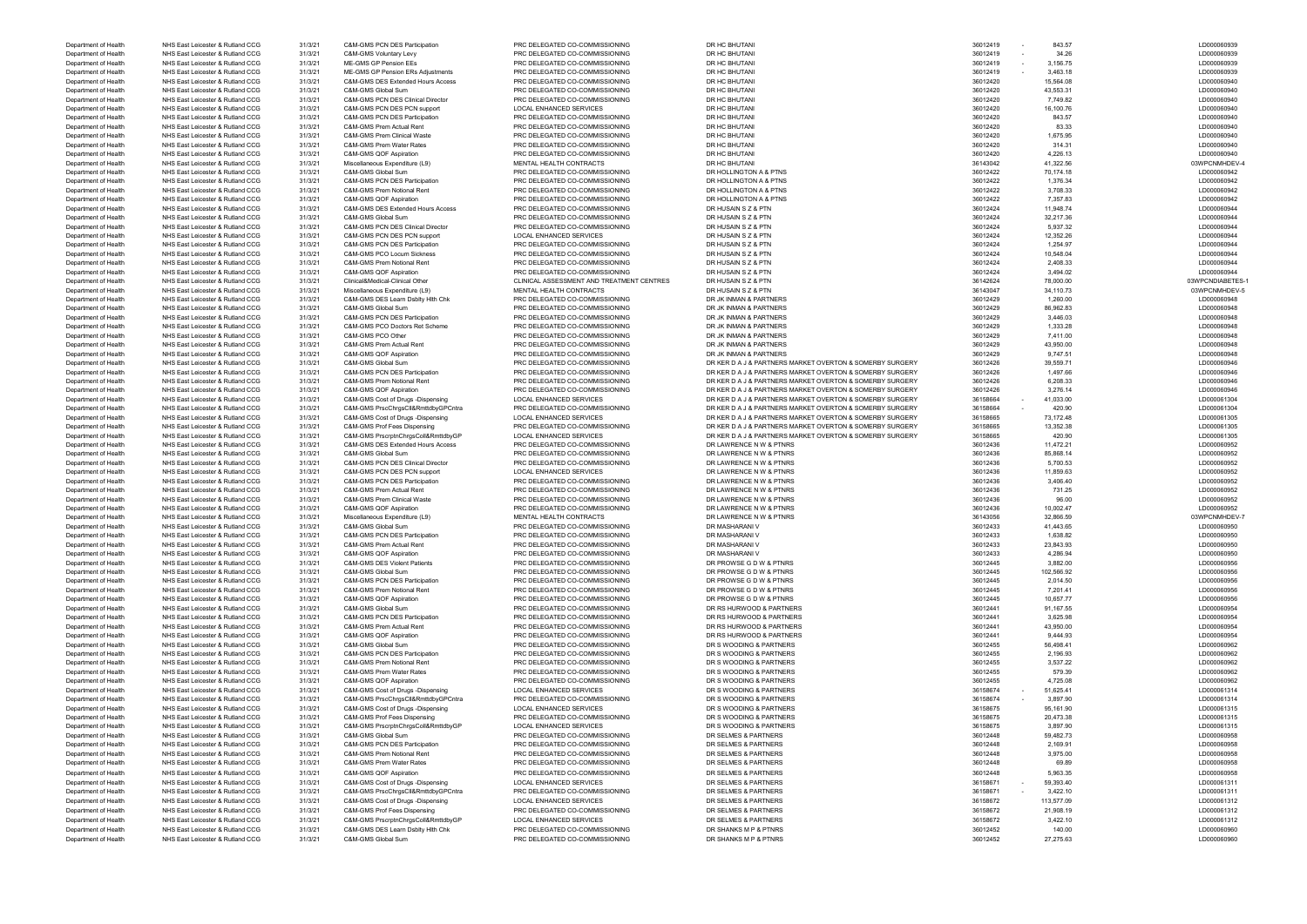| LD000060960                |
|----------------------------|
| LD000060960                |
| LD000060960                |
| LD000060960                |
| LD000060972                |
| LD000060972                |
| LD000060972                |
| LD000060972                |
| LD000060964                |
| LD000060964                |
| LD000060964                |
| LD000060964                |
| <b>INV0628</b>             |
| 2.0082E+12                 |
| LD000060968                |
| LD000060968                |
| LD000060968                |
| LD000060968                |
| LD000060968                |
| LD000060968                |
| LD000060974                |
| LD000060974                |
| LD000060974                |
| LD000060974                |
| EA53                       |
| EA39                       |
| <b>EA67</b>                |
| 120PY005699782111          |
| 120PY005699782111          |
| 120PY005699782111          |
| 120PY005699782111          |
| 120PY005699782111          |
| 120PY005699782111          |
| PA10136276MAR21130         |
| PA10140722MAR21453         |
| LD000060966                |
| LD000060966                |
| LD000060966                |
| LD000060966                |
| LD000060966                |
| LD000061317                |
| LD000061317                |
| LD000061318                |
| LD000061318                |
| LD000061318                |
| 33806600                   |
| UPR220221JSF               |
| UPR220221JSF               |
| LD000060929                |
| LD000060929                |
| LD000060929                |
| D000060929                 |
| LD000060929                |
| LD000060929                |
|                            |
| LD000060929<br>LD000060929 |
|                            |
| LD000060930<br>LD000060930 |
|                            |
| LD000060930                |
| LD000060930                |
| LD000060930                |
| LD000060930                |
| LD000060930                |
| LD000060930                |
| LD000060930                |
| 03WPCNMHDEV-3              |
| 88304402                   |
| 88338273                   |
| 88009848                   |
| 88338856                   |
| 88338840                   |
| 88341052                   |
| 88341026                   |
| 88338814                   |
| 88341031                   |
| 88318504                   |
| 88318525                   |
| 88318510                   |
| 88392996                   |
| 88393027                   |
| 88393006                   |
| 88393011                   |
| 100000380                  |
| 100015473                  |

| Department of Health | NHS East Leicester & Rutland CCG | 31/3/21 | <b>C&amp;M-GMS PCN DES Participation</b>     | PRC DELEGATED CO-COMMISSIONING | DR SHANKS M P & PTNRS                     | 36012452 | 978.27     |              | LD0000609      |
|----------------------|----------------------------------|---------|----------------------------------------------|--------------------------------|-------------------------------------------|----------|------------|--------------|----------------|
| Department of Health | NHS East Leicester & Rutland CCG | 31/3/21 | C&M-GMS PCO Doctors Ret Scheme               | PRC DELEGATED CO-COMMISSIONING | DR SHANKS M P & PTNRS                     | 36012452 | 1,333.28   |              | LD0000609      |
| Department of Health | NHS East Leicester & Rutland CCG | 31/3/21 | C&M-GMS Prem Clinical Waste                  | PRC DELEGATED CO-COMMISSIONING | DR SHANKS M P & PTNRS                     | 36012452 | 1,881.36   |              | LD0000609      |
| Department of Health | NHS East Leicester & Rutland CCG | 31/3/21 | C&M-GMS Prem Notional Rent                   | PRC DELEGATED CO-COMMISSIONING | DR SHANKS M P & PTNRS                     | 36012452 | 2,450.00   |              | LD0000609      |
| Department of Health | NHS East Leicester & Rutland CCG | 31/3/21 | <b>C&amp;M-GMS QOF Aspiration</b>            | PRC DELEGATED CO-COMMISSIONING | DR SHANKS M P & PTNRS                     | 36012452 | 2,665.85   |              | LD0000609      |
| Department of Health | NHS East Leicester & Rutland CCG | 31/3/21 | C&M-GMS Global Sum                           | PRC DELEGATED CO-COMMISSIONING | DR T TOBIN & PARTNERS T/A BUSHLOE SURGERY | 36012473 | 80,262.58  |              | LD0000609      |
| Department of Health | NHS East Leicester & Rutland CCG | 31/3/21 | <b>C&amp;M-GMS PCN DES Participation</b>     | PRC DELEGATED CO-COMMISSIONING | DR T TOBIN & PARTNERS T/A BUSHLOE SURGERY | 36012473 | 3,192.77   |              | LD0000609      |
| Department of Health | NHS East Leicester & Rutland CCG | 31/3/21 | C&M-GMS Prem Water Rates                     | PRC DELEGATED CO-COMMISSIONING | DR T TOBIN & PARTNERS T/A BUSHLOE SURGERY | 36012473 | 757.48     |              | LD0000609      |
| Department of Health | NHS East Leicester & Rutland CCG | 31/3/21 | <b>C&amp;M-GMS QOF Aspiration</b>            | PRC DELEGATED CO-COMMISSIONING | DR T TOBIN & PARTNERS T/A BUSHLOE SURGERY | 36012473 | 11,109.89  |              | LD00006097     |
| Department of Health | NHS East Leicester & Rutland CCG | 31/3/21 | C&M-GMS Global Sum                           | PRC DELEGATED CO-COMMISSIONING | DR WATSON H J & PARTNERS                  | 36012459 | 52,096.75  |              | LD0000609      |
| Department of Health | NHS East Leicester & Rutland CCG | 31/3/21 | <b>C&amp;M-GMS PCN DES Participation</b>     | PRC DELEGATED CO-COMMISSIONING | DR WATSON H J & PARTNERS                  | 36012459 | 2,047.36   |              | LD0000609      |
| Department of Health | NHS East Leicester & Rutland CCG | 31/3/21 | C&M-GMS Prem Notional Rent                   | PRC DELEGATED CO-COMMISSIONING | DR WATSON H J & PARTNERS                  | 36012459 | 4,141.67   |              | LD0000609      |
| Department of Health | NHS East Leicester & Rutland CCG | 31/3/21 | <b>C&amp;M-GMS QOF Aspiration</b>            | PRC DELEGATED CO-COMMISSIONING | DR WATSON H J & PARTNERS                  | 36012459 | 5,966.65   |              | LD0000609      |
| Department of Health | NHS East Leicester & Rutland CCG | 31/3/21 | C&M-GMS IT Comm Servs - GP Practices         | <b>GP FORWARD VIEW</b>         | ENGAGE HEALTH SYSTEMS LTD                 | 35984081 | 50,117.81  | GB 310163658 | <b>INV0628</b> |
| Department of Health | NHS East Leicester & Rutland CCG | 31/3/21 | <b>Computer Software/License</b>             | <b>CENTRAL DRUGS</b>           | FIRST DATABANK EUROPE LTD                 | 36206101 | 123,508.46 | 585826589    | 2.0082E+1      |
| Department of Health | NHS East Leicester & Rutland CCG | 31/3/21 | C&M-GMS DES Learn Dsblty Hith Chk            | PRC DELEGATED CO-COMMISSIONING | FOREST HOUSE MEDICAL CENTRE               | 36013748 | 1,400.00   |              | LD0000609      |
| Department of Health | NHS East Leicester & Rutland CCG | 31/3/21 | C&M-GMS Global Sum                           | PRC DELEGATED CO-COMMISSIONING | FOREST HOUSE MEDICAL CENTRE               | 36013748 | 101,992.82 |              | LD0000609      |
| Department of Health | NHS East Leicester & Rutland CCG | 31/3/21 | <b>C&amp;M-GMS PCN DES Participation</b>     | PRC DELEGATED CO-COMMISSIONING | FOREST HOUSE MEDICAL CENTRE               | 36013748 | 1,982.91   |              | LD0000609      |
| Department of Health | NHS East Leicester & Rutland CCG | 31/3/21 | C&M-GMS Prem Actual Rent                     | PRC DELEGATED CO-COMMISSIONING | FOREST HOUSE MEDICAL CENTRE               | 36013748 | 150.00     |              | LD0000609      |
| Department of Health | NHS East Leicester & Rutland CCG | 31/3/21 | C&M-GMS Prem Notional Rent                   | PRC DELEGATED CO-COMMISSIONING | FOREST HOUSE MEDICAL CENTRE               | 36013748 | 4,416.67   |              | LD0000609      |
| Department of Health | NHS East Leicester & Rutland CCG | 31/3/21 | <b>C&amp;M-GMS QOF Aspiration</b>            | PRC DELEGATED CO-COMMISSIONING | FOREST HOUSE MEDICAL CENTRE               | 36013748 | 11,574.30  |              | LD0000609      |
| Department of Health | NHS East Leicester & Rutland CCG | 31/3/21 | C&M-GMS Global Sum                           | PRC DELEGATED CO-COMMISSIONING | <b>GLENFIELD SURGERY (THE)</b>            | 36012478 | 100,358.66 |              | LD0000609      |
| Department of Health | NHS East Leicester & Rutland CCG | 31/3/21 | <b>C&amp;M-GMS PCN DES Participation</b>     | PRC DELEGATED CO-COMMISSIONING | <b>GLENFIELD SURGERY (THE)</b>            | 36012478 | 1,962.06   |              | LD0000609      |
| Department of Health | NHS East Leicester & Rutland CCG | 31/3/21 | C&M-GMS Prem Notional Rent                   | PRC DELEGATED CO-COMMISSIONING | <b>GLENFIELD SURGERY (THE)</b>            | 36012478 | 8,321.83   |              | LD0000609      |
| Department of Health | NHS East Leicester & Rutland CCG | 31/3/21 | <b>C&amp;M-GMS QOF Aspiration</b>            | PRC DELEGATED CO-COMMISSIONING | <b>GLENFIELD SURGERY (THE)</b>            | 36012478 | 9,939.21   |              | LD00006097     |
| Department of Health | NHS East Leicester & Rutland CCG | 31/3/21 | Clinical&Medical-Independent Sector          | Learning Difficulties - S117   | <b>HESLEY GROUP</b>                       | 35834551 | 33,757.45  | 873252027    | EA53           |
| Department of Health | NHS East Leicester & Rutland CCG | 31/3/21 | Clinical&Medical-Independent Sector          | Learning Difficulties - S117   | <b>HESLEY GROUP</b>                       | 35834552 | 33,757.45  | 873252027    | EA39           |
| Department of Health | NHS East Leicester & Rutland CCG | 31/3/21 | Clinical&Medical-Independent Sector          | Learning Difficulties - S117   | <b>HESLEY GROUP</b>                       | 35953503 | 33,757.45  | 873252027    | <b>EA67</b>    |
| Department of Health | NHS East Leicester & Rutland CCG | 31/3/21 | Apprenticeship Levy Payable                  | <b>BALANCE SHEET</b>           | <b>HMRC</b>                               | 36012094 | 342.00     | 654457614    | 120PY00569978  |
| Department of Health | NHS East Leicester & Rutland CCG | 31/3/21 | Income tax <1Yr                              | <b>BALANCE SHEET</b>           | <b>HMRC</b>                               | 36012094 | 60,163.40  | 654457614    | 120PY00569978  |
| Department of Health | NHS East Leicester & Rutland CCG | 31/3/21 | Income tax <1Yr-Student Loans                | <b>BALANCE SHEET</b>           | <b>HMRC</b>                               | 36012094 | 814.00     | 654457614    | 120PY00569978  |
| Department of Health | NHS East Leicester & Rutland CCG | 31/3/21 | National Insurance < 1 yr-NI- ERS            | <b>BALANCE SHEET</b>           | <b>HMRC</b>                               | 36012094 | 40,868.66  | 654457614    | 120PY00569978  |
| Department of Health | NHS East Leicester & Rutland CCG | 31/3/21 | National Insurance < 1 vr-NI-EES             | <b>BALANCE SHEET</b>           | <b>HMRC</b>                               | 36012094 | 25,614.23  | 654457614    | 120PY00569978  |
| Department of Health | NHS East Leicester & Rutland CCG | 31/3/21 | Statutory Mat Pay < 1 yr                     | <b>BALANCE SHEET</b>           | <b>HMRC</b>                               | 36012094 | 556.40     | 654457614    | 120PY00569978  |
| Department of Health | NHS East Leicester & Rutland CCG | 31/3/21 | Cont Care-Learning Disab(<65)                | CHC ADULT FULLY FUNDED         | HOME FROM HOME CARE LTD                   | 36025596 | 25,580.80  |              | PA10136276MAF  |
| Department of Health | NHS East Leicester & Rutland CCG | 31/3/21 | Cont Care-Learning Disab(<65)                | CHC ADULT FULLY FUNDED         | HOME FROM HOME CARE LTD                   | 36026569 | 29,487.73  |              | PA10140722MAF  |
| Department of Health | NHS East Leicester & Rutland CCG | 31/3/21 | C&M-GMS DES Learn Dsblty Hith Chk            | PRC DELEGATED CO-COMMISSIONING | HUSBANDS BOSWORTH SURGERY                 | 36012463 | 420.00     |              | LD0000609      |
| Department of Health | NHS East Leicester & Rutland CCG | 31/3/21 | C&M-GMS Global Sum                           | PRC DELEGATED CO-COMMISSIONING | HUSBANDS BOSWORTH SURGERY                 | 36012463 | 33,438.34  |              | LD0000609      |
| Department of Health | NHS East Leicester & Rutland CCG | 31/3/21 | C&M-GMS PCN DES Participation                | PRC DELEGATED CO-COMMISSIONING | HUSBANDS BOSWORTH SURGERY                 | 36012463 | 1,240.82   |              | LD0000609      |
| Department of Health | NHS East Leicester & Rutland CCG | 31/3/21 | C&M-GMS Prem Notional Rent                   | PRC DELEGATED CO-COMMISSIONING | HUSBANDS BOSWORTH SURGERY                 | 36012463 | 3,371.47   |              | LD0000609      |
| Department of Health | NHS East Leicester & Rutland CCG | 31/3/21 | <b>C&amp;M-GMS QOF Aspiration</b>            | PRC DELEGATED CO-COMMISSIONING | HUSBANDS BOSWORTH SURGERY                 | 36012463 | 3,068.20   |              | LD0000609      |
| Department of Health | NHS East Leicester & Rutland CCG | 31/3/21 | C&M-GMS Cost of Drugs -Dispensing            | LOCAL ENHANCED SERVICES        | HUSBANDS BOSWORTH SURGERY                 | 36158677 | 41,192.31  |              | LD0000613      |
| Department of Health | NHS East Leicester & Rutland CCG | 31/3/21 | C&M-GMS PrscChrgsCll&RmttdbyGPCntra          | PRC DELEGATED CO-COMMISSIONING | HUSBANDS BOSWORTH SURGERY                 | 36158677 | 2,717.55   |              | LD0000613      |
| Department of Health | NHS East Leicester & Rutland CCG | 31/3/21 | C&M-GMS Cost of Drugs -Dispensing            | <b>LOCAL ENHANCED SERVICES</b> | HUSBANDS BOSWORTH SURGERY                 | 36158678 | 82,064.33  |              | LD0000613      |
| Department of Health | NHS East Leicester & Rutland CCG | 31/3/21 | C&M-GMS Prof Fees Dispensing                 | PRC DELEGATED CO-COMMISSIONING | HUSBANDS BOSWORTH SURGERY                 | 36158678 | 15,660.61  |              | LD0000613      |
| Department of Health | NHS East Leicester & Rutland CCG | 31/3/21 | C&M-GMS PrscrptnChrgsColl&RmttdbyGP          | <b>LOCAL ENHANCED SERVICES</b> | HUSBANDS BOSWORTH SURGERY                 | 36158678 | 2,717.55   |              | LD0000613      |
| Department of Health | NHS East Leicester & Rutland CCG | 31/3/21 | C&M-GMS Prem Clinical Waste                  | PRC DELEGATED CO-COMMISSIONING | INITIAL MEDICAL SERVICES LTD              | 36132836 | 37,220.89  | 209918933    | 33806600       |
| Department of Health | NHS East Leicester & Rutland CCG | 31/3/21 | Cont Care- Retrospective Claims              | CHC ADULT FULLY FUNDED         | <b>JAMES STEWART FRANCIS</b>              | 35945221 | 65,871.55  |              | UPR220221J     |
| Department of Health | NHS East Leicester & Rutland CCG | 31/3/21 | <b>Corporation Tax Payable</b>               | <b>BALANCE SHEET</b>           | <b>JAMES STEWART FRANCIS</b>              | 35945221 | 3,734.85   |              | UPR220221J     |
| Department of Health | NHS East Leicester & Rutland CCG | 31/3/21 | C&M-GMS DES Extended Hours Access            | PRC DELEGATED CO-COMMISSIONING | LATHAM HOUSE MEDICAL PRACTICE             | 36013741 | 8,610.70   |              | LD00006092     |
| Department of Health | NHS East Leicester & Rutland CCG | 31/3/21 | C&M-GMS GP Statutory Levy                    | PRC DELEGATED CO-COMMISSIONING | LATHAM HOUSE MEDICAL PRACTICE             | 36013741 | 1,249.50   |              | LD00006092     |
| Department of Health | NHS East Leicester & Rutland CCG | 31/3/21 | C&M-GMS PCN DES Clinical Director            | PRC DELEGATED CO-COMMISSIONING | LATHAM HOUSE MEDICAL PRACTICE             | 36013741 | 4,287.54   |              | LD00006092     |
| Department of Health | NHS East Leicester & Rutland CCG | 31/3/21 | C&M-GMS PCN DES PCN support                  | <b>LOCAL ENHANCED SERVICES</b> | LATHAM HOUSE MEDICAL PRACTICE             | 36013741 | 8,907.63   |              | LD00006092     |
| Department of Health | NHS East Leicester & Rutland CCG | 31/3/21 | C&M-GMS PCN DES Participation                | PRC DELEGATED CO-COMMISSIONING | LATHAM HOUSE MEDICAL PRACTICE             | 36013741 | 5,024.58   |              | LD00006092     |
| Department of Health | NHS East Leicester & Rutland CCG | 31/3/21 | C&M-GMS Voluntary Levy                       | PRC DELEGATED CO-COMMISSIONING | LATHAM HOUSE MEDICAL PRACTICE             | 36013741 | 178.50     |              | LD00006092     |
| Department of Health | NHS East Leicester & Rutland CCG | 31/3/21 | ME-GMS GP Pension EEs                        | PRC DELEGATED CO-COMMISSIONING | LATHAM HOUSE MEDICAL PRACTICE             | 36013741 | 18,456.04  |              | LD00006092     |
| Department of Health | NHS East Leicester & Rutland CCG | 31/3/21 | ME-GMS GP Pension ERs Adjustments            | PRC DELEGATED CO-COMMISSIONING | LATHAM HOUSE MEDICAL PRACTICE             | 36013741 | 19,429.54  |              | LD00006092     |
| Department of Health | NHS East Leicester & Rutland CCG | 31/3/21 | C&M-GMS DES Extended Hours Access            | PRC DELEGATED CO-COMMISSIONING | LATHAM HOUSE MEDICAL PRACTICE             | 36013742 | 17,233.28  |              | LD00006093     |
| Department of Health | NHS East Leicester & Rutland CCG | 31/3/21 | C&M-GMS Global Sum                           | PRC DELEGATED CO-COMMISSIONING | LATHAM HOUSE MEDICAL PRACTICE             | 36013742 | 256,331.20 |              | LD00006093     |
| Department of Health | NHS East Leicester & Rutland CCG | 31/3/21 | <b>C&amp;M-GMS PCN DES Clinical Director</b> | PRC DELEGATED CO-COMMISSIONING | LATHAM HOUSE MEDICAL PRACTICE             | 36013742 | 8,563.20   |              | LD00006093     |
| Department of Health | NHS East Leicester & Rutland CCG | 31/3/21 | C&M-GMS PCN DES PCN support                  | LOCAL ENHANCED SERVICES        | LATHAM HOUSE MEDICAL PRACTICE             | 36013742 | 17,815.26  |              | LD00006093     |
| Department of Health | NHS East Leicester & Rutland CCG | 31/3/21 | C&M-GMS PCN DES Participation                | PRC DELEGATED CO-COMMISSIONING | LATHAM HOUSE MEDICAL PRACTICE             | 36013742 | 10,057.72  |              | LD00006093     |
| Department of Health | NHS East Leicester & Rutland CCG | 31/3/21 | C&M-GMS PCO Doctors Ret Scheme               | PRC DELEGATED CO-COMMISSIONING | LATHAM HOUSE MEDICAL PRACTICE             | 36013742 | 1,333.28   |              | LD00006093     |
| Department of Health | NHS East Leicester & Rutland CCG | 31/3/21 | <b>C&amp;M-GMS Prem Clinical Waste</b>       | PRC DELEGATED CO-COMMISSIONING | LATHAM HOUSE MEDICAL PRACTICE             | 36013742 | 5,305.14   |              | LD00006093     |
| Department of Health | NHS East Leicester & Rutland CCG | 31/3/21 | C&M-GMS Prem Notional Rent                   | PRC DELEGATED CO-COMMISSIONING | LATHAM HOUSE MEDICAL PRACTICE             | 36013742 | 22,330.42  |              | LD00006093     |
| Department of Health | NHS East Leicester & Rutland CCG | 31/3/21 | C&M-GMS QOF Aspiration                       | PRC DELEGATED CO-COMMISSIONING | LATHAM HOUSE MEDICAL PRACTICE             | 36013742 | 30,299.07  |              | LD00006093     |
| Department of Health | NHS East Leicester & Rutland CCG | 31/3/21 | Miscellaneous Expenditure (L9)               | MENTAL HEALTH CONTRACTS        | LATHAM HOUSE MEDICAL PRACTICE             | 36143037 | 42,760.19  |              | 03WPCNMHD      |
| Department of Health | NHS East Leicester & Rutland CCG | 31/3/21 | Social Care-ICES                             | <b>COMMUNITY SERVICES</b>      | LEICESTER CITY COUNCIL                    | 35919191 | 434,268.00 | 115 3370 04  | 88304402       |
| Department of Health | NHS East Leicester & Rutland CCG | 31/3/21 | Services From Local Authorities              | LEARNING DIFFICULTIES          | LEICESTER CITY COUNCIL                    | 36132825 | 50,000.00  | 115 3370 04  | 88338273       |
| Department of Health | NHS East Leicester & Rutland CCG | 31/3/21 | Cont Care- Adult 100% Fully Funded           | CHC ADULT FULLY FUNDED         | LEICESTER CITY COUNCIL                    | 36189871 | 25,221.23  | 115 3370 04  | 88009848       |
| Department of Health | NHS East Leicester & Rutland CCG | 31/3/21 | Cont Care- Adult 100% Fully Funded           | CHC ADULT FULLY FUNDED         | LEICESTER CITY COUNCIL                    | 36189877 | 53,000.00  | 115 3370 04  | 88338856       |
| Department of Health | NHS East Leicester & Rutland CCG | 31/3/21 | Cont Care- Adult 100% Fully Funded           | CHC ADULT FULLY FUNDED         | LEICESTER CITY COUNCIL                    | 36189878 | 28,846.07  | 115 3370 04  | 88338840       |
| Department of Health | NHS East Leicester & Rutland CCG | 31/3/21 | Cont Care- Adult 100% Fully Funded           | CHC ADULT FULLY FUNDED         | LEICESTER CITY COUNCIL                    | 36189879 | 53,000.00  | 115 3370 04  | 88341052       |
| Department of Health | NHS East Leicester & Rutland CCG | 31/3/21 | Cont Care- Adult 100% Fully Funded           | CHC ADULT FULLY FUNDED         | LEICESTER CITY COUNCIL                    | 36189880 | 26,328.62  | 115 3370 04  | 88341026       |
| Department of Health | NHS East Leicester & Rutland CCG | 31/3/21 | Cont Care- Adult 100% Fully Funded           | CHC ADULT FULLY FUNDED         | LEICESTER CITY COUNCIL                    | 36189881 | 45,961.06  | 115 3370 04  | 88338814       |
| Department of Health | NHS East Leicester & Rutland CCG | 31/3/21 | Cont Care- Adult 100% Fully Funded           | CHC ADULT FULLY FUNDED         | LEICESTER CITY COUNCIL                    | 36189883 | 45,961.06  | 115 3370 04  | 88341031       |
| Department of Health | NHS East Leicester & Rutland CCG | 31/3/21 | Cont Care- Adult 100% Fully Funded           | CHC ADULT FULLY FUNDED         | LEICESTER CITY COUNCIL                    | 36189887 | 53,000.00  | 115 3370 04  | 88318504       |
| Department of Health | NHS East Leicester & Rutland CCG | 31/3/21 | Cont Care- Adult 100% Fully Funded           | CHC ADULT FULLY FUNDED         | LEICESTER CITY COUNCIL                    | 36189888 | 26,328.62  | 115 3370 04  | 88318525       |
| Department of Health | NHS East Leicester & Rutland CCG | 31/3/21 | Cont Care- Adult 100% Fully Funded           | CHC ADULT FULLY FUNDED         | LEICESTER CITY COUNCIL                    | 36189889 | 45,961.06  | 115 3370 04  | 88318510       |
| Department of Health | NHS East Leicester & Rutland CCG | 31/3/21 | Cont Care- Adult 100% Fully Funded           | CHC ADULT FULLY FUNDED         | LEICESTER CITY COUNCIL                    | 36189899 | 25,221.23  | 115 3370 04  | 88392996       |
| Department of Health | NHS East Leicester & Rutland CCG | 31/3/21 | Cont Care- Adult 100% Fully Funded           | CHC ADULT FULLY FUNDED         | LEICESTER CITY COUNCIL                    | 36189901 | 53,000.00  | 115 3370 04  | 88393027       |
| Department of Health | NHS East Leicester & Rutland CCG | 31/3/21 | Cont Care- Adult 100% Fully Funded           | CHC ADULT FULLY FUNDED         | LEICESTER CITY COUNCIL                    | 36189903 | 45,961.06  | 115 3370 04  | 88393006       |
| Department of Health | NHS East Leicester & Rutland CCG | 31/3/21 | Cont Care- Adult 100% Fully Funded           | CHC ADULT FULLY FUNDED         | LEICESTER CITY COUNCIL                    | 36189904 | 28,846.07  | 115 3370 04  | 88393011       |
| Department of Health | NHS East Leicester & Rutland CCG | 31/3/21 | Cont Care- Adult 100% Fully Funded           | CHC ADULT FULLY FUNDED         | LEICESTERSHIRE COUNTY COUNCIL             | 35844945 | 37,732.61  | 115337102    | 100000380      |
| Department of Health | NHS East Leicester & Rutland CCG | 31/3/21 | Clinical&Medical-Othe Public Sector          | COMMISSIONING - NON ACUTE      | LEICESTERSHIRE COUNTY COUNCIL             | 35953455 | 38,250.00  | 115337102    | 100015473      |